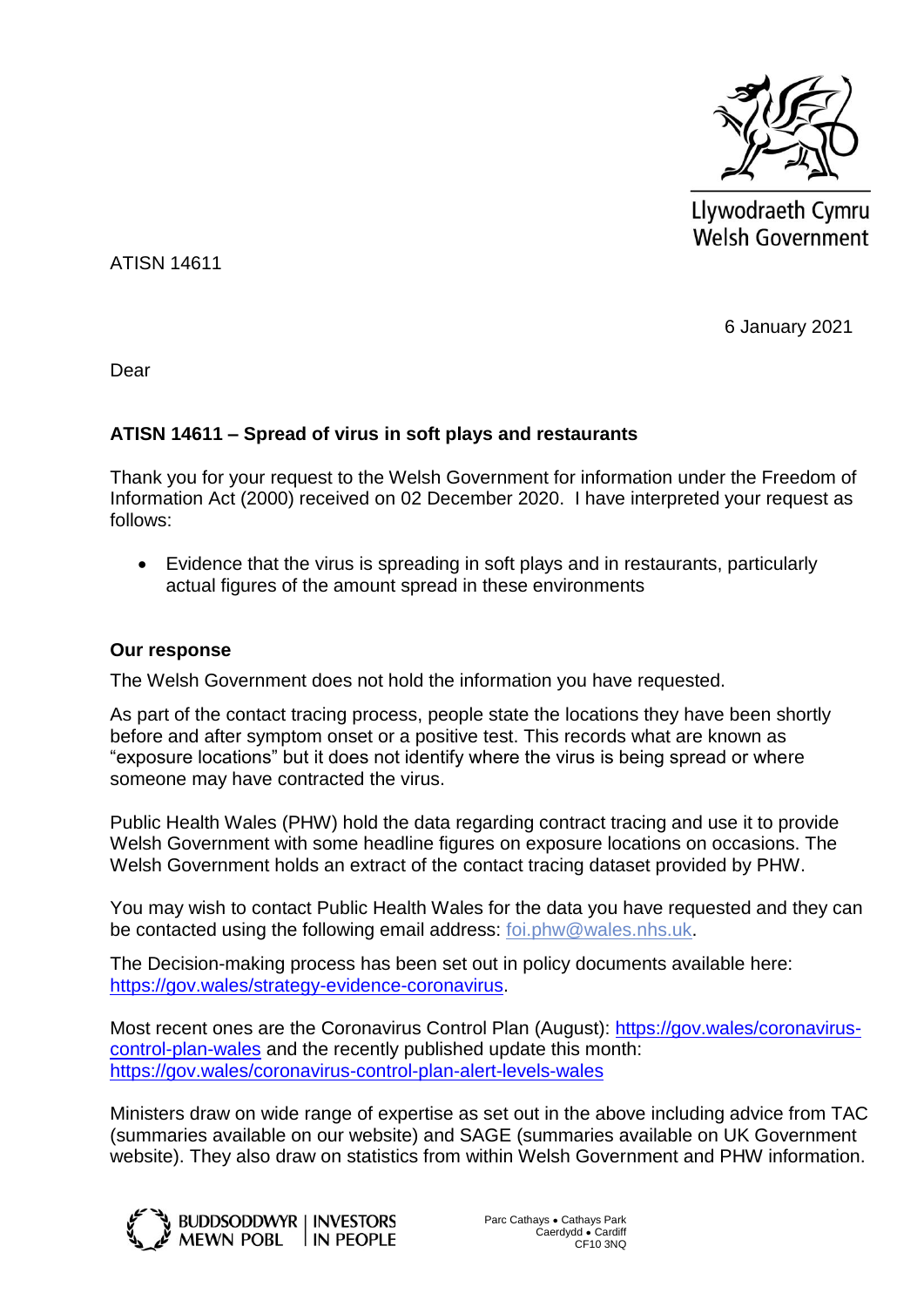This is combined with local intelligence from Incident Management Teams and Outbreak Control Teams (as described in the Coronavirus Control Plan).

A summary of the available scientific evidence relating to the restrictions on hospitality and entertainment is available at the following links:

[https://gov.wales/sites/default/files/publications/2020-12/technical-advisory-group](https://gov.wales/sites/default/files/publications/2020-12/technical-advisory-group-statement-regarding-non-pharmaceutical-interventions-in-the-pre-christmas-period.pdf)[statement-regarding-non-pharmaceutical-interventions-in-the-pre-christmas-period.pdf](https://gov.wales/sites/default/files/publications/2020-12/technical-advisory-group-statement-regarding-non-pharmaceutical-interventions-in-the-pre-christmas-period.pdf) <https://gov.wales/technical-advisory-cell-summary-advice-27-november-2020>

Cabinet minutes are published on the Welsh Government website and Welsh Ministers communicate through Written Statements, Oral Statements, Press Conferences, Press Notices and a range of other mechanisms.

Coronavirus thrives when we come together and there is always risk that as people come together to celebrate Christmas, they will catch or spread the virus. It is therefore important that in the run-up to 23 December, we do everything we can to make sure rates are low. We also know that as the consumption of alcohol increases, social distancing and the perception of risk decreases. Wherever people mix, there's a risk of coronavirus being passed on.

As a result, the restrictions have been strengthened to focus on places where we meet and where coronavirus thrives. We have also drawn on the recent evidence from the UK Scientific Advisory Group on Emergencies, which examined which interventions have had the biggest impact on the virus in this paper:

[https://assets.publishing.service.gov.uk/government/uploads/system/uploads/attachment\\_d](https://eur01.safelinks.protection.outlook.com/?url=https%3A%2F%2Fassets.publishing.service.gov.uk%2Fgovernment%2Fuploads%2Fsystem%2Fuploads%2Fattachment_data%2Ffile%2F939057%2FS0905_191120_O_Four_Nations__Autumn_Interventions__V1_.pdf&data=04%7C01%7CRuth.Burrows%40gov.wales%7Cf26fd9177d2146b335f508d896a81f17%7Ca2cc36c592804ae78887d06dab89216b%7C0%7C0%7C637424996101145585%7CUnknown%7CTWFpbGZsb3d8eyJWIjoiMC4wLjAwMDAiLCJQIjoiV2luMzIiLCJBTiI6Ik1haWwiLCJXVCI6Mn0%3D%7C1000&sdata=HZ7RNOKXrhYqUzwkn3S2h%2BNNnKJGsqR%2BJTodAPk%2Bncw%3D&reserved=0) [ata/file/939057/S0905\\_191120\\_O\\_Four\\_Nations\\_\\_Autumn\\_Interventions\\_\\_V1\\_.pdf.](https://eur01.safelinks.protection.outlook.com/?url=https%3A%2F%2Fassets.publishing.service.gov.uk%2Fgovernment%2Fuploads%2Fsystem%2Fuploads%2Fattachment_data%2Ffile%2F939057%2FS0905_191120_O_Four_Nations__Autumn_Interventions__V1_.pdf&data=04%7C01%7CRuth.Burrows%40gov.wales%7Cf26fd9177d2146b335f508d896a81f17%7Ca2cc36c592804ae78887d06dab89216b%7C0%7C0%7C637424996101145585%7CUnknown%7CTWFpbGZsb3d8eyJWIjoiMC4wLjAwMDAiLCJQIjoiV2luMzIiLCJBTiI6Ik1haWwiLCJXVCI6Mn0%3D%7C1000&sdata=HZ7RNOKXrhYqUzwkn3S2h%2BNNnKJGsqR%2BJTodAPk%2Bncw%3D&reserved=0)

It concludes the measures in Scotland's level three and England's tier three are effective, many of which are already in place in Wales, and we have adapted the other measures to a Welsh context:

- $\bullet$  In hospitality there will be no on-site sale of alcohol and premises will have to close at 6pm (this is in line with Scotland's level three measures; in tier three areas in England all hospitality premises are closed except for takeaway)
- Indoor entertainment and visitor attractions must close.

These regulations were reviewed on 17 December and will be subsequently reviewed every three weeks.

#### **Next Steps**

If you are dissatisfied with the Welsh Government's handling of your request, you can ask for an internal review within 40 working days of the date of this response. Requests for an internal review should be addressed to the Welsh Government's Freedom of Information Officer at:

Information Rights Unit, Welsh Government, Cathays Park,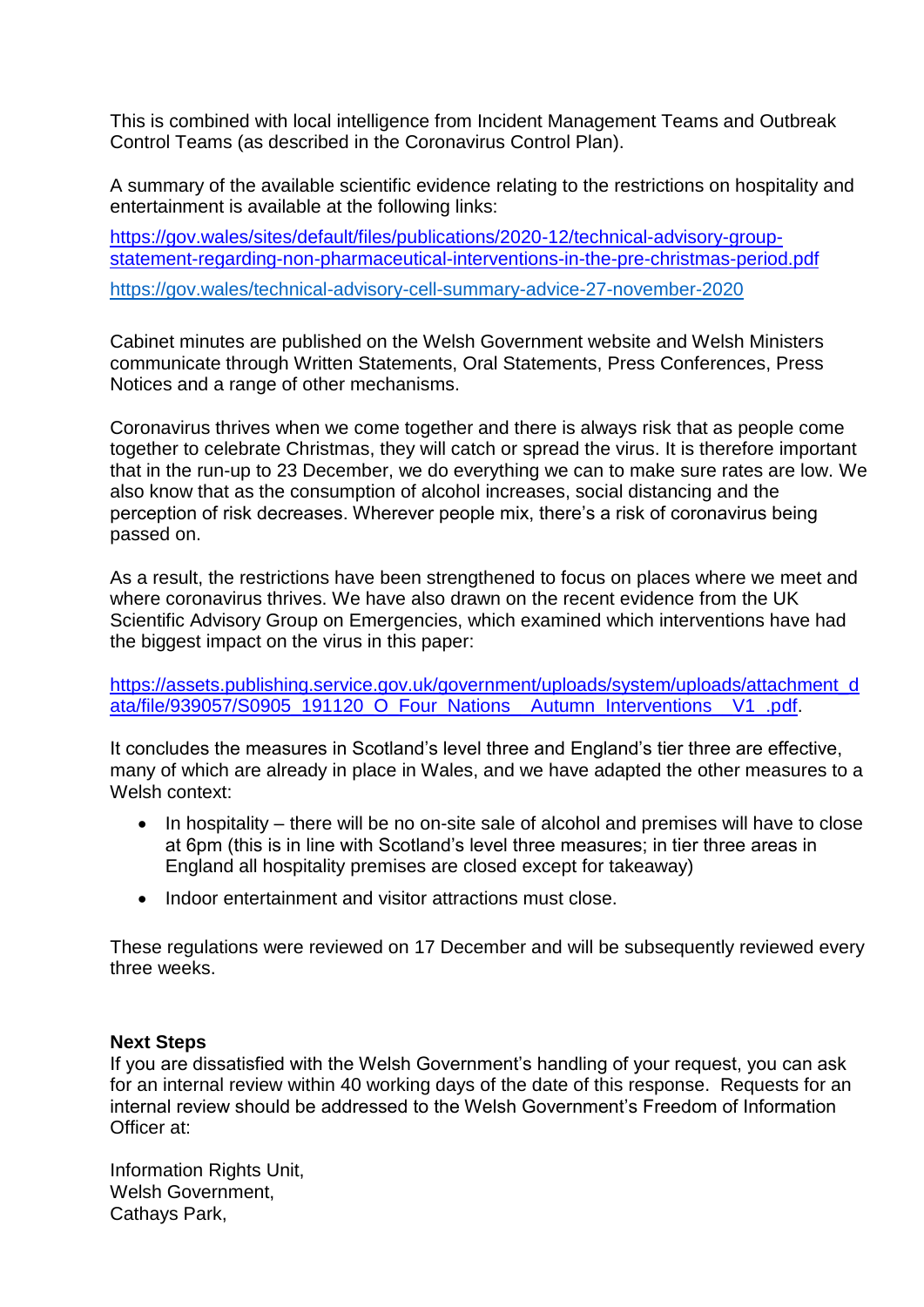Cardiff, CF10 3NQ or Email: [Freedom.ofinformation@gov.wales](mailto:Freedom.ofinformation@gov.wales)

Please remember to quote the ATISN reference number above.

You also have the right to complain to the Information Commissioner. The Information Commissioner can be contacted at:

Information Commissioner's Office, Wycliffe House, Water Lane, Wilmslow, Cheshire, SK9 5AF.

However, please note that the Commissioner will not normally investigate a complaint until it has been through our own internal review process.

Yours sincerely